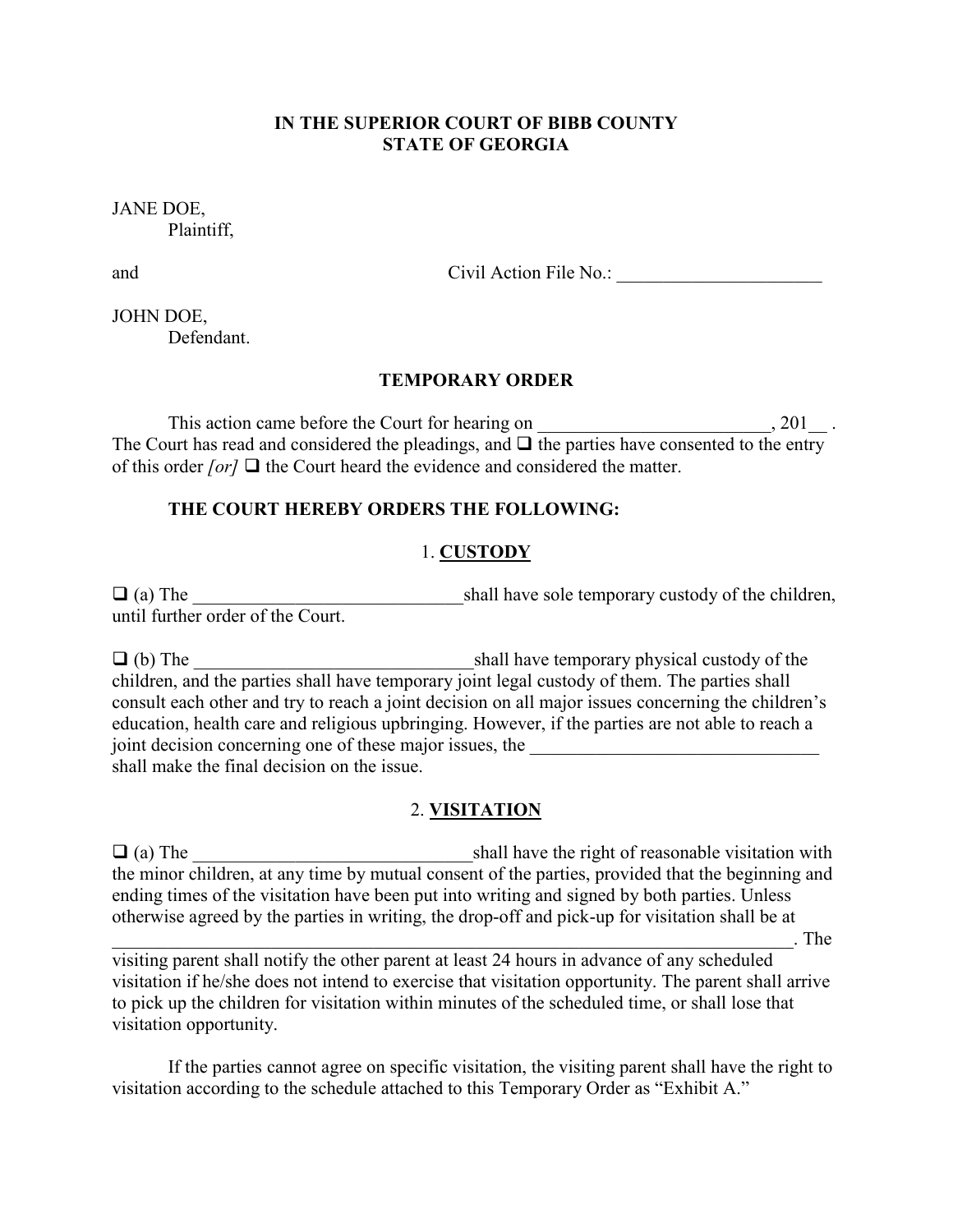$\Box$  (b) The Plaintiff shall have visitation with the minor children as follows:

 $\Box$  (c) No visitation is ordered at this time.

## 3. **CHILD SUPPORT, CHILDREN'S HEALTH INSURANCE & EXPENSES**

 $\_$  , and the set of the set of the set of the set of the set of the set of the set of the set of the set of the set of the set of the set of the set of the set of the set of the set of the set of the set of the set of th

\_\_\_\_\_\_\_\_\_\_\_\_\_\_\_\_\_\_\_\_\_\_\_\_\_\_\_\_\_\_\_\_\_\_\_\_\_\_\_\_\_\_\_\_\_\_\_\_\_\_\_\_\_\_\_\_\_\_\_\_\_\_\_\_\_\_\_\_\_\_\_\_\_\_\_\_\_\_ \_\_\_\_\_\_\_\_\_\_\_\_\_\_\_\_\_\_\_\_\_\_\_\_\_\_\_\_\_\_\_\_\_\_\_\_\_\_\_\_\_\_\_\_\_\_\_\_\_\_\_\_\_\_\_\_\_\_\_\_\_\_\_\_\_\_\_\_\_\_\_\_\_\_\_\_\_\_ \_\_\_\_\_\_\_\_\_\_\_\_\_\_\_\_\_\_\_\_\_\_\_\_\_\_\_\_\_\_\_\_\_\_\_\_\_\_\_\_\_\_\_\_\_\_\_\_\_\_\_\_\_\_\_\_\_\_\_\_\_\_\_\_\_\_\_\_\_\_\_\_\_\_\_\_\_\_

 $\Box$  (a) Child support, health insurance for the children, and uncovered health care expenses for the children are addressed in the *Child Support Addendum, Child Support Worksheet*, and appropriate schedules. They have been attached to, and are made a part of, this temporary order.

 $\Box$  (b) No child support is ordered at this time.

### 4. **TEMPORARY ALIMONY**

 $\Box$  (a) No temporary alimony is awarded at this time.

| $\Box$ (b) The                               | shall pay to the                   |                           |  |
|----------------------------------------------|------------------------------------|---------------------------|--|
| as temporary alimony, the sum of Dollars (\$ |                                    | ) per month, beginning on |  |
|                                              | and continuing monthly thereafter, |                           |  |

 $\Box$  (1) until further order of the Court.

 $\Box$  (2) for a period of

## 5. **TEMPORARY POSSESSION OF PROPERTY**

(a) This issue is not addressed in this *Temporary Order*.

 $\Box$  (b) The parties possess various items of marital property. The Court will address the equitable division of the property in the final decree. The Court reminds the parties that the standing *Order*  is in effect, and that either party may be punished for contempt for violating that order. Until further order of the Court, the parties listed below shall have temporary exclusive possession of the following items of property:

| $\Box$ (1) <b>Marital Home</b> - The                                      | shall have temporary, exclusive |
|---------------------------------------------------------------------------|---------------------------------|
| use of the marital home of the parties, located at the following address: |                                 |

 $\_$  , and the contribution of the contribution of  $\mathcal{L}_\mathbf{r}$  , and the contribution of  $\mathcal{L}_\mathbf{r}$ The \_\_\_\_\_\_\_\_\_\_\_\_\_\_\_\_\_\_\_\_\_\_\_\_\_\_\_\_\_\_ shall be responsible for all taxes, assessments and mortgage loan payments on the home after the date of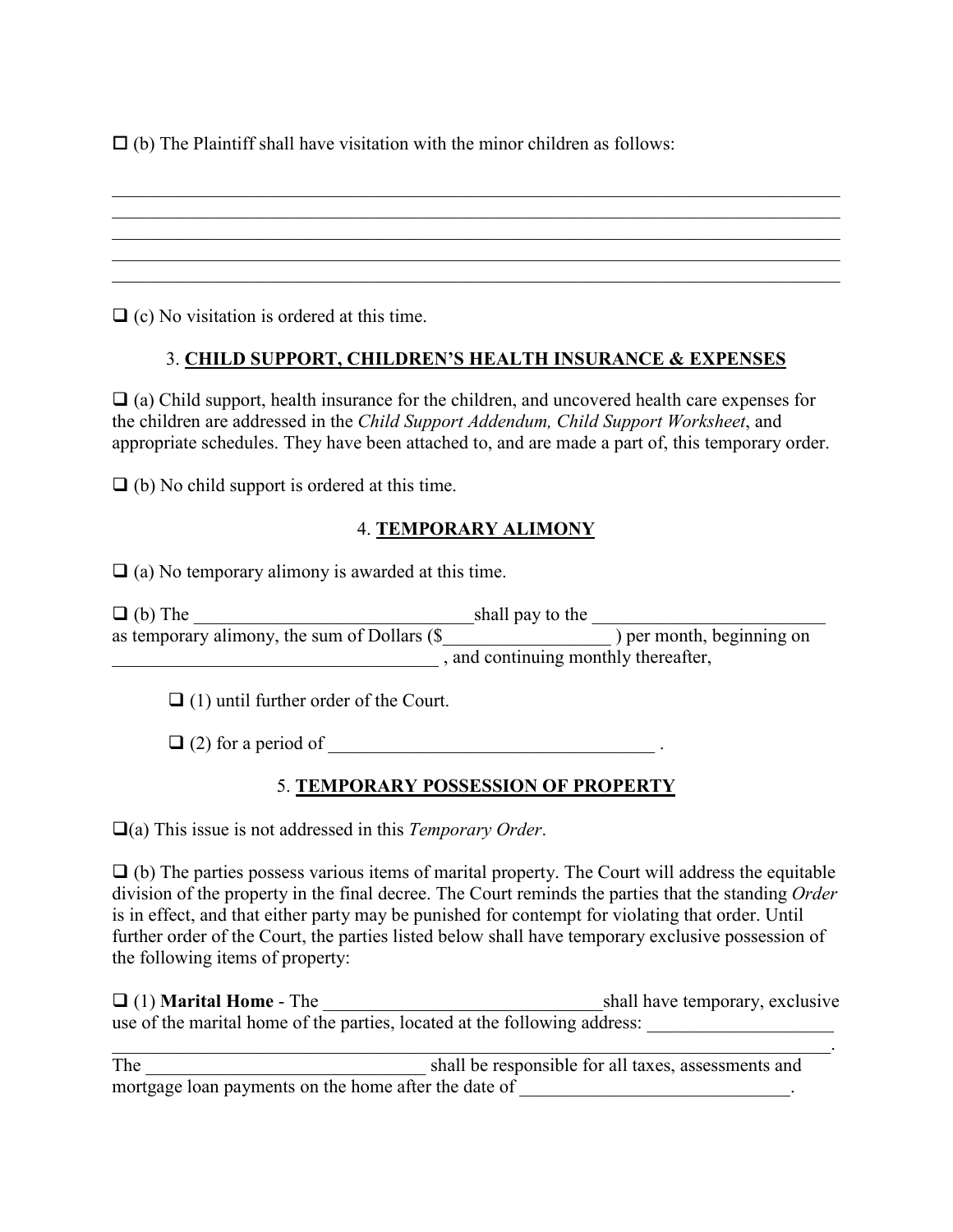$\Box$  (2) **Vehicles** - The parties listed below shall have temporary, exclusive use of the following vehicles:

| Year/Make/Model of Vehicle | 'IN<br>'ehicle ID # | <i><b>JOES</b></i><br>to |
|----------------------------|---------------------|--------------------------|
|                            |                     |                          |

 $\_$  , and the contribution of the contribution of  $\_$  . The contribution of  $\mathcal{L}_\mathcal{A}$ The party listed above for each vehicle shall be responsible for all car loan payments, *ad valorem* taxes, registration fees and insurance on that vehicle accruing after the following date: \_\_\_\_\_\_\_\_\_\_\_\_\_\_\_\_\_\_\_\_\_\_\_\_\_\_\_\_.

 (3) **Other Personal Property** - Temporary, exclusive possession of the following items shall be transferred to the party listed below, on or before \_\_\_\_\_\_\_\_\_\_\_\_\_\_\_\_\_\_\_\_\_\_\_\_\_\_\_, 201\_\_\_\_.

\_\_\_\_\_\_\_\_\_\_\_\_\_\_\_\_\_\_\_\_\_\_\_\_\_\_\_\_\_\_\_\_\_\_\_\_\_\_\_\_\_\_\_\_\_\_\_\_\_\_\_\_\_\_\_\_\_\_\_\_\_\_\_\_\_\_\_\_\_\_\_\_\_\_\_\_\_\_ \_\_\_\_\_\_\_\_\_\_\_\_\_\_\_\_\_\_\_\_\_\_\_\_\_\_\_\_\_\_\_\_\_\_\_\_\_\_\_\_\_\_\_\_\_\_\_\_\_\_\_\_\_\_\_\_\_\_\_\_\_\_\_\_\_\_\_\_\_\_\_\_\_\_\_\_\_\_ \_\_\_\_\_\_\_\_\_\_\_\_\_\_\_\_\_\_\_\_\_\_\_\_\_\_\_\_\_\_\_\_\_\_\_\_\_\_\_\_\_\_\_\_\_\_\_\_\_\_\_\_\_\_\_\_\_\_\_\_\_\_\_\_\_\_\_\_\_\_\_\_\_\_\_\_\_\_

*To the Wife*

*To the Husband*

## 6. **RESTRAINING ORDER**

*\_\_\_\_\_\_\_\_\_\_\_\_\_\_\_\_\_\_\_\_\_\_\_\_\_\_\_\_\_\_\_\_\_\_\_\_\_\_\_\_\_\_\_\_\_\_\_\_\_\_\_\_\_\_\_\_\_\_\_\_\_\_\_\_\_\_\_\_\_\_\_\_\_\_\_\_\_\_*

*\_\_\_\_\_\_\_\_\_\_\_\_\_\_\_\_\_\_\_\_\_\_\_\_\_\_\_\_\_\_\_\_\_\_\_\_\_\_\_\_\_\_\_\_\_\_\_\_\_\_\_\_\_\_\_\_\_\_\_\_\_\_\_\_\_\_\_\_\_\_\_\_\_\_\_\_\_\_*

(a) This issue is not addressed in this *Temporary Order*.

 (b) The \_\_\_\_\_\_\_\_\_\_\_\_\_\_\_\_\_\_\_\_\_\_\_\_\_\_\_\_\_is hereby restrained from assaulting, beating, wounding, threatening, harassing and stalking the \_\_\_\_\_\_\_\_\_\_\_\_\_\_\_\_\_\_\_\_\_\_\_\_\_\_\_\_\_\_\_, until further order of the Court. Consent to this provision shall not be construed as an admission that any of these actions have been done in the past. This provision shall be enforceable by the Court's contempt power.

## 7. **SEMINAR FOR DIVORCING PARENTS**

 The parties shall both complete the Seminar for Divorcing Parents, as required by the standing order of this Court, within the next 30 days.

# 8. **OTHER SPECIAL PROVISION**

 $\_$  , and the contribution of the contribution of the contribution of the contribution of  $\mathcal{L}_\text{max}$ \_\_\_\_\_\_\_\_\_\_\_\_\_\_\_\_\_\_\_\_\_\_\_\_\_\_\_\_\_\_\_\_\_\_\_\_\_\_\_\_\_\_\_\_\_\_\_\_\_\_\_\_\_\_\_\_\_\_\_\_\_\_\_\_\_\_\_\_\_\_\_\_\_\_\_\_\_\_ \_\_\_\_\_\_\_\_\_\_\_\_\_\_\_\_\_\_\_\_\_\_\_\_\_\_\_\_\_\_\_\_\_\_\_\_\_\_\_\_\_\_\_\_\_\_\_\_\_\_\_\_\_\_\_\_\_\_\_\_\_\_\_\_\_\_\_\_\_\_\_\_\_\_\_\_\_\_ \_\_\_\_\_\_\_\_\_\_\_\_\_\_\_\_\_\_\_\_\_\_\_\_\_\_\_\_\_\_\_\_\_\_\_\_\_\_\_\_\_\_\_\_\_\_\_\_\_\_\_\_\_\_\_\_\_\_\_\_\_\_\_\_\_\_\_\_\_\_\_\_\_\_\_\_\_\_